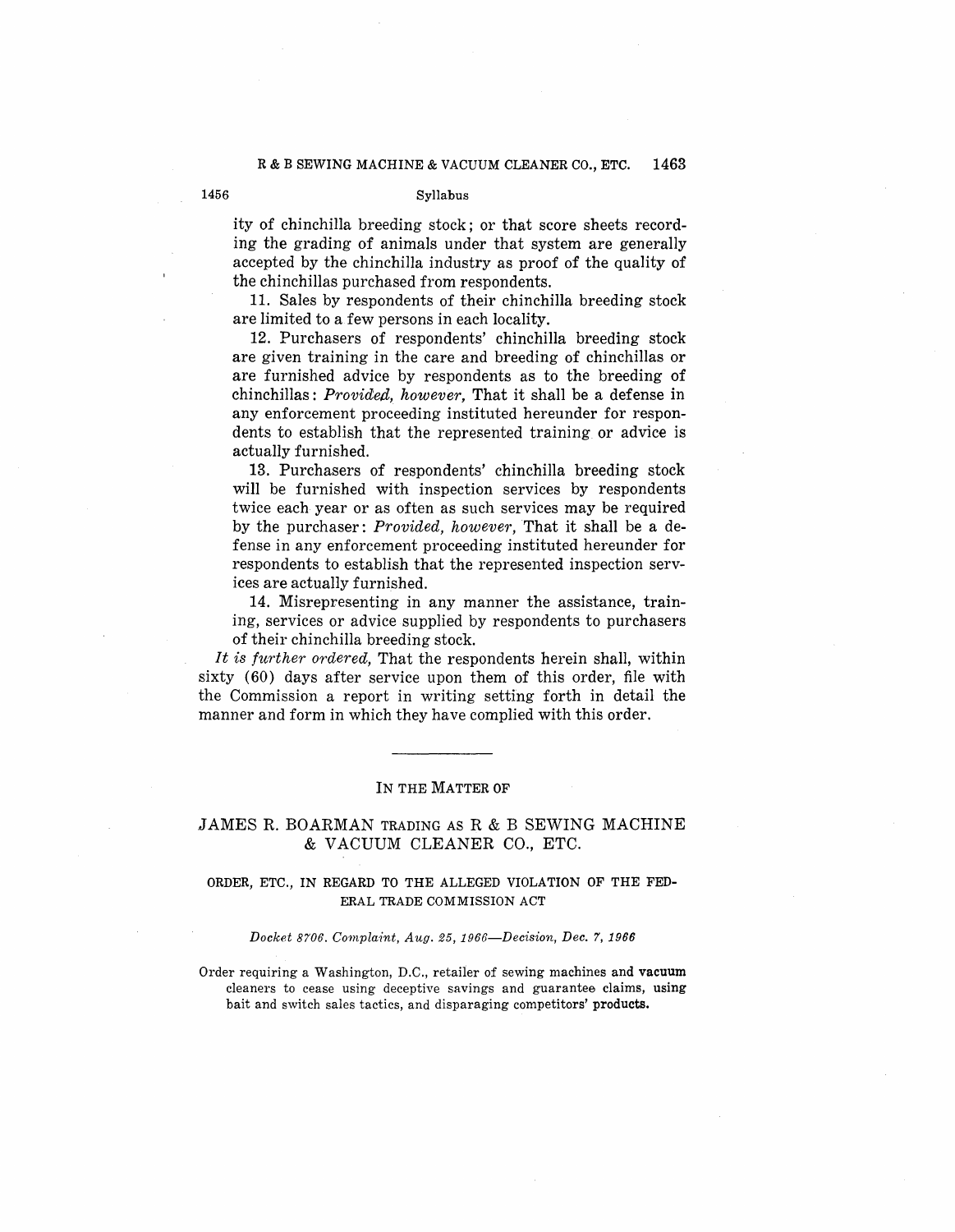#### Complaint 70 F.T.C.

## **COMPLAINT**

Pursuant to the provisions of the Federal Trade Commission Act, and by virtue of the authority vested in it by said Act, the Federal Trade Commission, hav'ing reason to believe that James R. Boarman, an individual, trading as R & B Sewing Machine & Vacuum Cleaner Co. and R & B Sewing Machine Co., hereinafter referred to as respondent, has violated the provisions of said Act. and it appearing to the Commission that a proceeding by it in respect thereof would be in the public interest, hereby issues its complaint stating its charges in that respect as follows:

PARAGRAPH 1. Respondent James R. Boarman is an individual who trades as R & B Sewing Machine & Vacuum Cleaner Co. and R & B Sewing Machine Co., with his office and principal place of business located at 4326½ Georgia Avenue, NW., Washington, D.C. 20011.

PAR. 2. Respondent is now, and for some time last past has been, engaged in the advertising, offering for sale, sale and distribution of sewing machines and vacuum cleaners at retail to the public.

PAR. 3. In the course and conduct of his business, repondent maintains his principal place of business within the geographical confines of the District of Columbia and now causes and for some time last past has caused, his said products, when sold, to be shipped from his said place of business in the District of Columbia to purchasers thereof located within the District of Columbia and in various States of the United States, and maintains, and at all times mentioned herein has maintained, a substantial course of trade in said products in commerce, as "commerce" is defined in the Federal Trade Commission Act.

**PAR.** 4. In the course and conduct of his business and for the purpose of inducing the purchase of his products, respondent now makes, and has made, certain statements and representations in advertisements in newspapers of general circulation respecting the kind, quality, price and the guarantee of his products. Among and typical, but not all inclusive of such statements and representations are the following:

SEWING MACHINES-Singer Console left in lay away; zig-zag attach.; bal. \$26. Portables \$19.95. Terms. Will deliver. RA 3-6181. Dealer VACUUMS-Recond. Electrolux GE. Hoovers, \$9.95 guar., will del., RA 3-6181.

PAR. 5. By and through the use of the aforesaid statements and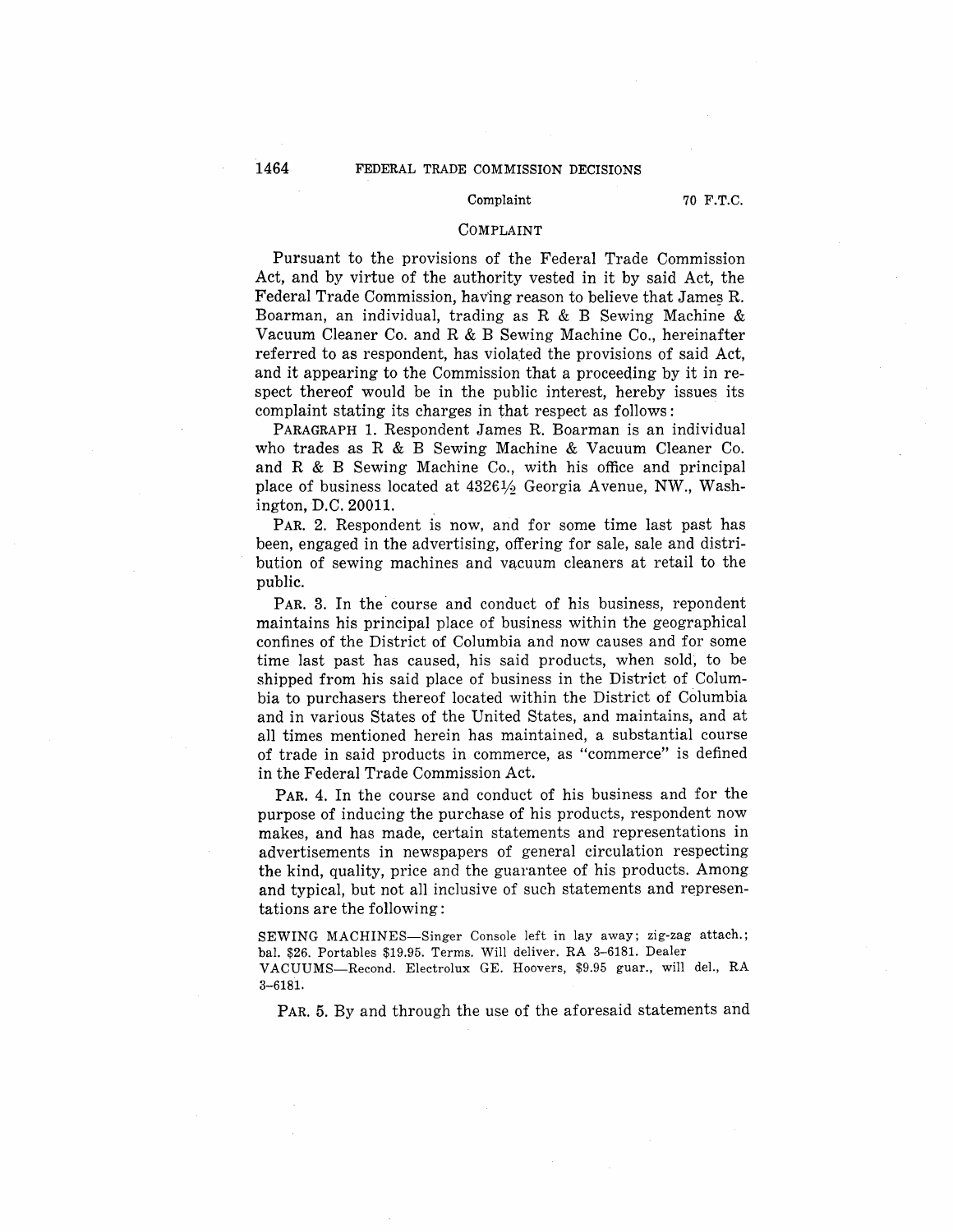## 1463 Complaint

representations, and others of similar import and meaning but not specifically set out herein, and by the oral representations of respondent and his salesman, respondent represents, and has represented, directly or by implication:

1. Through use of the statement "left in lay-away-bal. **\$26"**  and statements of similar import, that sewing machines partially paid for by previous purchaser have been left in lay-away and are being offered for the unpaid balance of the purchase price, affording savings in the amount paid on the merchandise by the previous purchaser.

2. That respondent is making a bona fide offer to sell the advertised sewing machines and vacuum cleaners.

3. That the advertised machines are guaranteed without limitation or condition.

PAR. 6. In truth and in fact:

1. Said sewing machines had neither been partially paid for by previous purchasers left in lay-away nor were they being offered for the unpaid balance of the purchase price, and the represented savings were not afforded to purchasers.

2. Respondent's offers were not bona fide offers to sell the advertised machines as represented and on the terms and conditions stated but were made for the purpose of obtaining leads as to persons interested in the purchase of sewing machines and vacuum cleaners. After response to said advertisements respondent called upon such interested persons at their homes but made no effort to sell the advertised machines. Instead, he exhibited what he represented to be the advertised machine but which because of its poor appearance and condition was on sight rejected by the prospective purchaser. Concurrently respondent presented a new or reconditioned high priced machine whose superior appearance and condition by comparison disparaged and demeaned the advertised product; besides he used other tactics to discourage the purchase of the advertised machine, and attempted to sell and \_often did sell, the higher priced machine.

3. Said advertised machines are not guaranteed without limitation or condition. Such guarantee as may be furnished in connection therewith is subject to numerous terms, conditions, and limitations not disclosed in said advertisements.

Therefore, the statements and representations referred to in Paragraphs Four and Five hereof were, and are, false, misleading and deceptive.

PAR. 7. In the course and conduct of his business, and at all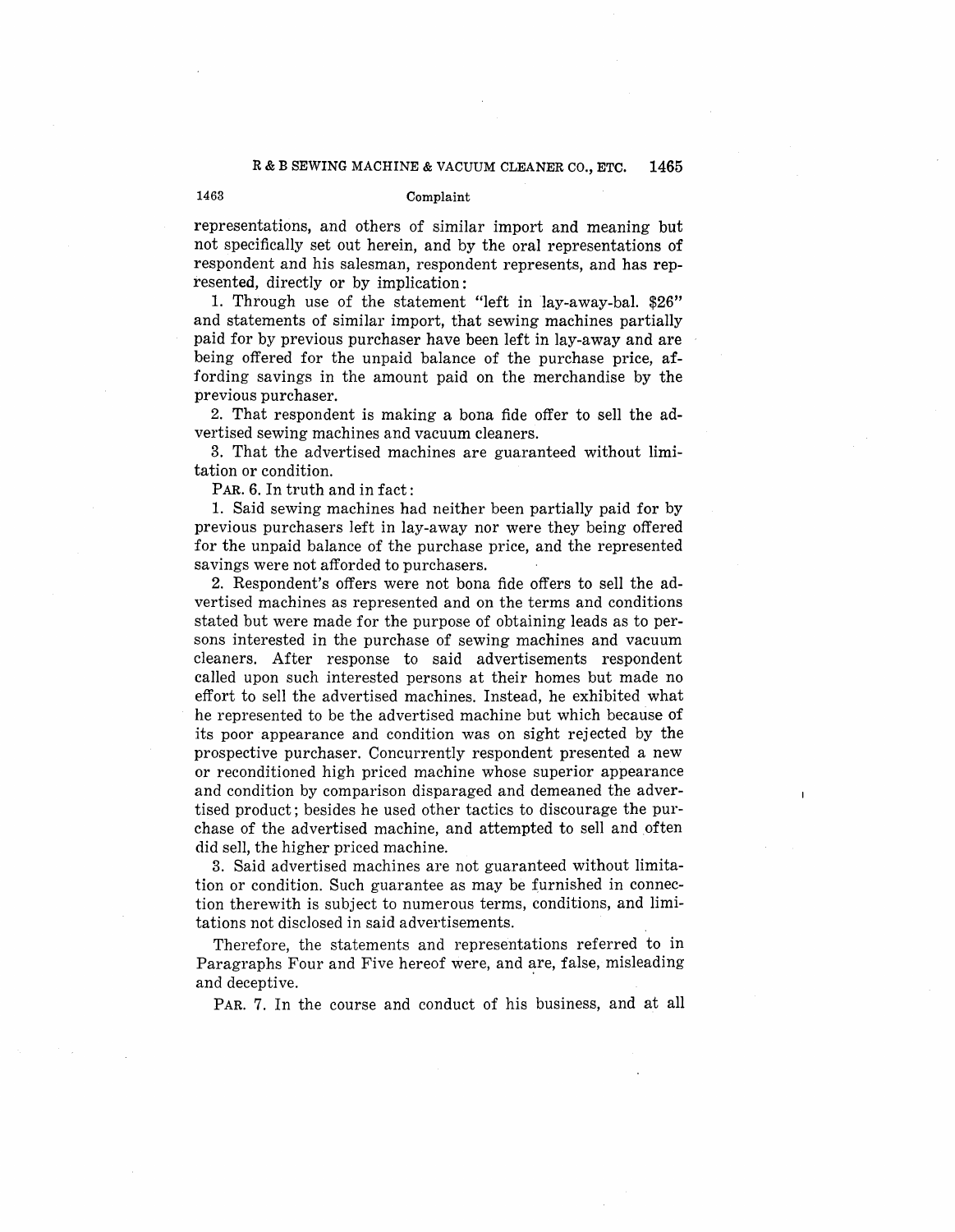# 1466 FEDERAL TRADE COMMISSION DECISIONS

### Initial Decision 70 **F.T.C.**

times mentioned herein, respondent has been in substantial competition, in commerce, with corpor\_ations, firms and individuals in the sale of sewing machines and vacuum cleaners of the same general kind and nature as those sold by respondent.

PAR. 8. The use by the respondent of the aforesaid false, misleading and deceptive statements, representations and practices has had, and now has, the capacity and tendency to mislead members of the purchasing public into the erroneous and mistaken belief that said statements and representations were and are true and into the purchase of substantial quantities of respondent's products by reason of said erroneous and mistaken belief.

PAR. 9. The aforesaid acts and practices of respondent, as herein alleged, were and are all to the prejudice and injury of the public and of respondent's competitors, and constituted, and now constitute, unfair methods of competition in commerce and unfair and deceptive acts and practices in commerce, in violation of Section 5 of the Federal Trade Commission Act.

*Mr. Charles W. O'Connell* and *Mr. Edward F. X. Ryan* supporting the complaint.

No appearance entered for respondent.

#### **INITIAL DECISION BY DONALD R. MOORE, HEARING ExAMINER**

## **OCTOBER** 21, 1966

The complaint in this case, charging respondent with misrepresentation in the sale of sewing machines and vacuum cleaners in violation of Section 5 of the Federal Trade Commission Act, was issued on August 25, 1966, and was duly served upon respondent by registered mail on September 8, 1966. Under Rule 3.5 (a) of the Commission's Rules of Practice for Adjudicative Proceedings, respondent was allowed thirty days thereafter within which to file answer, or until October 10, 1966 (see Rule 4.3 (a)). Respondent failed to answer or otherwise respond within the specified **time.** 

The Notice attached to the complaint set the hearing for 10 o'clock a.m. on October 11, 1966, in the Federal Trade Commission Offices, 1101 Building, 11th Street at Pennsylvania A venue, **NW.,** Washington, D.C. However, on motion of counsel supporting the complaint, the hearing examiner cancelled the hearing (subject to being rescheduled on ten days' notice) and substituted therefor a prehearing conference at the same time and place. Pursuant to notice, the prehearing conference was duly convened as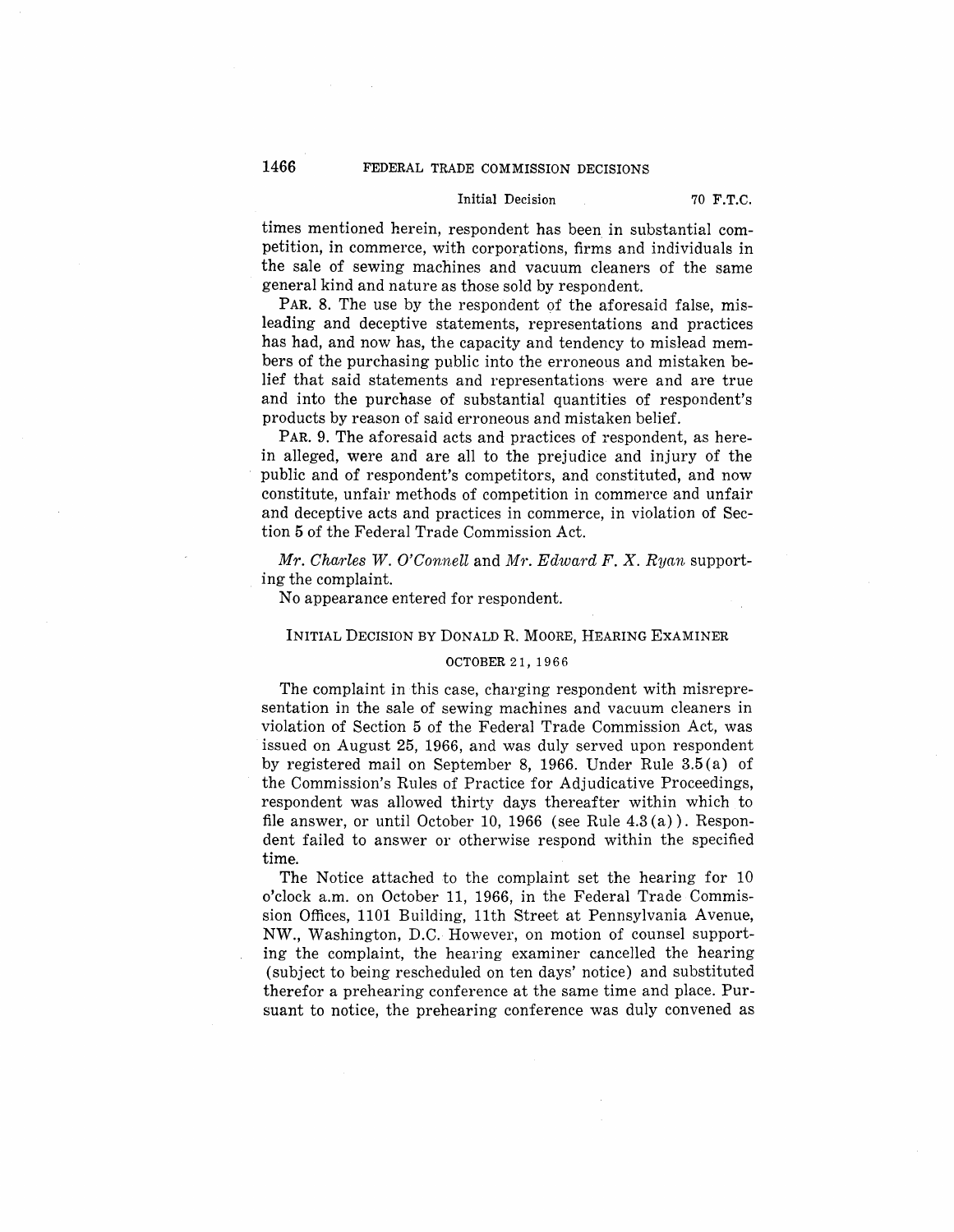# 1463 Initial Decision

scheduled in Room 7314 of the 1101 Building, but respondent failed to appear, either in person, by counsel, or by other representative (Tr. 2-6). Accordingly, counsel supporting the complaint moved that respondent be found in default under the provisions of Rule 3.5 (c) (Tr. 3-4). That Rule reads as follows:

Failure of the respondent to file an answer within the time provided shall be deemed to constitute a waiver of his right to appear and contest the allegations of the complaint and to authorize the hearing examiner, without further notice to the respondent, to find the facts to be as alleged **in** the **com**plaint and to enter an initial decision containing such findings, appropriate conclusions and order.

Having failed to answer, to appear, or to otherwise respond, respondent is in default and is deemed to have waived his right to appear and contest the allegations of the complaint. Accordingly, this proceeding is now before the examiner for final consideration on the basis of the complaint and the proposed order attached thereto.

The examiner finds that the complaint states a cause of action ; that this proceeding is in the public interest; and that the Federal Trade Commission has jurisdiction over respondent and the subject matter of the complaint. Therefore, in accordance with Rule  $3.5(c)$ , the examiner further finds the facts to be as alleged in the complaint and issues this initial decision containing such findings, together with appropriate conclusions and the order to cease and desist that the Commission determined should issue on the basis of such findings.

#### FINDINGS OF FACT

1. Respondent James R. Boarman is an individual who trades as R & B Sewing Machine & Vacuum Cleaner Co. and R & B Sewing Machine Co., with his office and principal place of business located at 4326½ Georgia Avenue, NW., Washington, D.C. 20011.

2. Respondent is now, and for some time last past has been, engaged in the advertising, offering for sale, sale and distribution of sewing machines and vacuum cleaners at retail to the public.

3. In the course and conduct of his business, respondent maintains his principal place of business within the geographical confines of the District of Columbia and now causes and for some time last past has caused, his said products, when sold, to be shipped from his said place of business in the District of Columbia to purchasers thereof located within the District of Columbia and in various States of the United States, and maintains, and at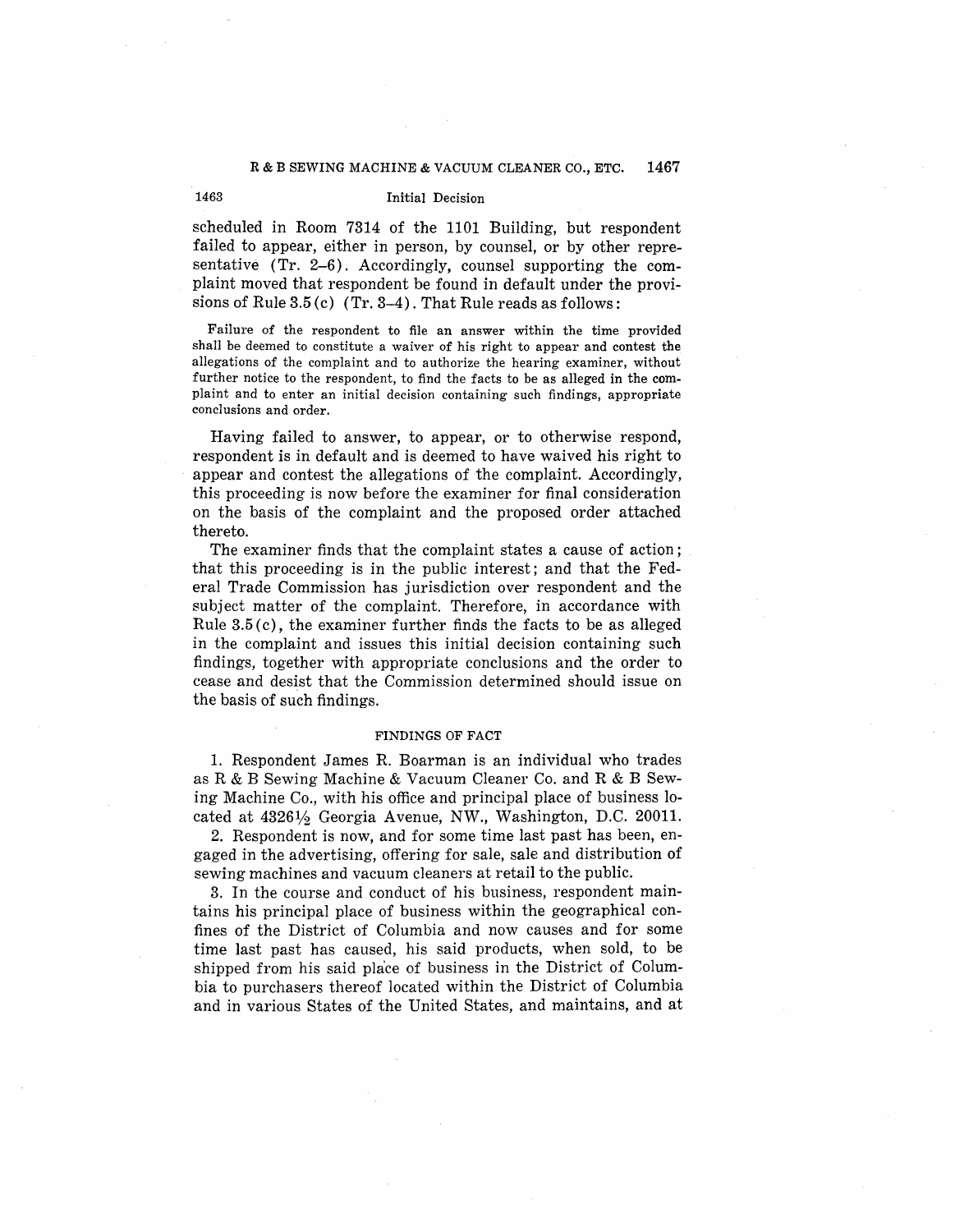# **1468** FEDERAL TRADE COMMISSION DECISIONS

#### Initial Decision 70 **F.T.C.**

all times mentioned herein has maintained, a substantial course of trade in said products in commerce, as "commerce" is defined in the Federal Trade Commission Act.

4. In the course and conduct of his business and for the purpose of inducing the purchase of his products, respondent now makes, and has made, certain statements and representations in advertisements in newspapers of general circulation respecting the kind, quality, price and the guarantee of his products. Among and typical, but not all inclusive of such statements and representations are the following:

SEWING MACHINES-Singer Console left in lay away; zig-zag attach.; bal. \$26. Portables \$19.95. Terms. Will deliver. RA 3-6181. Dealer

VACUUMS-Recond. Electrolux GE. Hoovers, \$9.95 guar., will del., RA **3-6181.** 

5. By and through the use of the aforesaid statements and representations, and others of similar import and meaning but not specifically set out herein, and by the oral representations of respondent and his salesman, respondent represents, and has represented, directly or by implication:

1. Through use of the statement "left in lay-away-bal. \$26" and statements of similar import, that sewing machines partially paid for by previous purchaser have been left in lay-away and are being offered for the unpaid balance of the purchase price, affording savings in the amount paid on the merchandise by the previous purchaser.

2. That respondent is making a bona fide offer to sell the advertised sewing machines and vacuum cleaners.

3. That the advertised machines are guaranteed without limitation or condition.

6. In truth and in fact:

1. Said sewing machines had neither been partially paid for by previous purchasers left in lay-away nor were they being offered for the unpaid balance of the purchase price, and the represented savings were not afforded to purchasers.

2. Respondent's offers were not bona fide offers to sell the advertised machines as represented and on the terms and conditions stated but were made for the purpose of obtaining leads as to persons interested in the purchase of sewing machines and vacuum cleaners. After response to said advertisements respondent called upon such interested persons at their homes but made no effort to sell the advertised machines. Instead, he exhibited what he represented to be the advertised machine but which because of its poor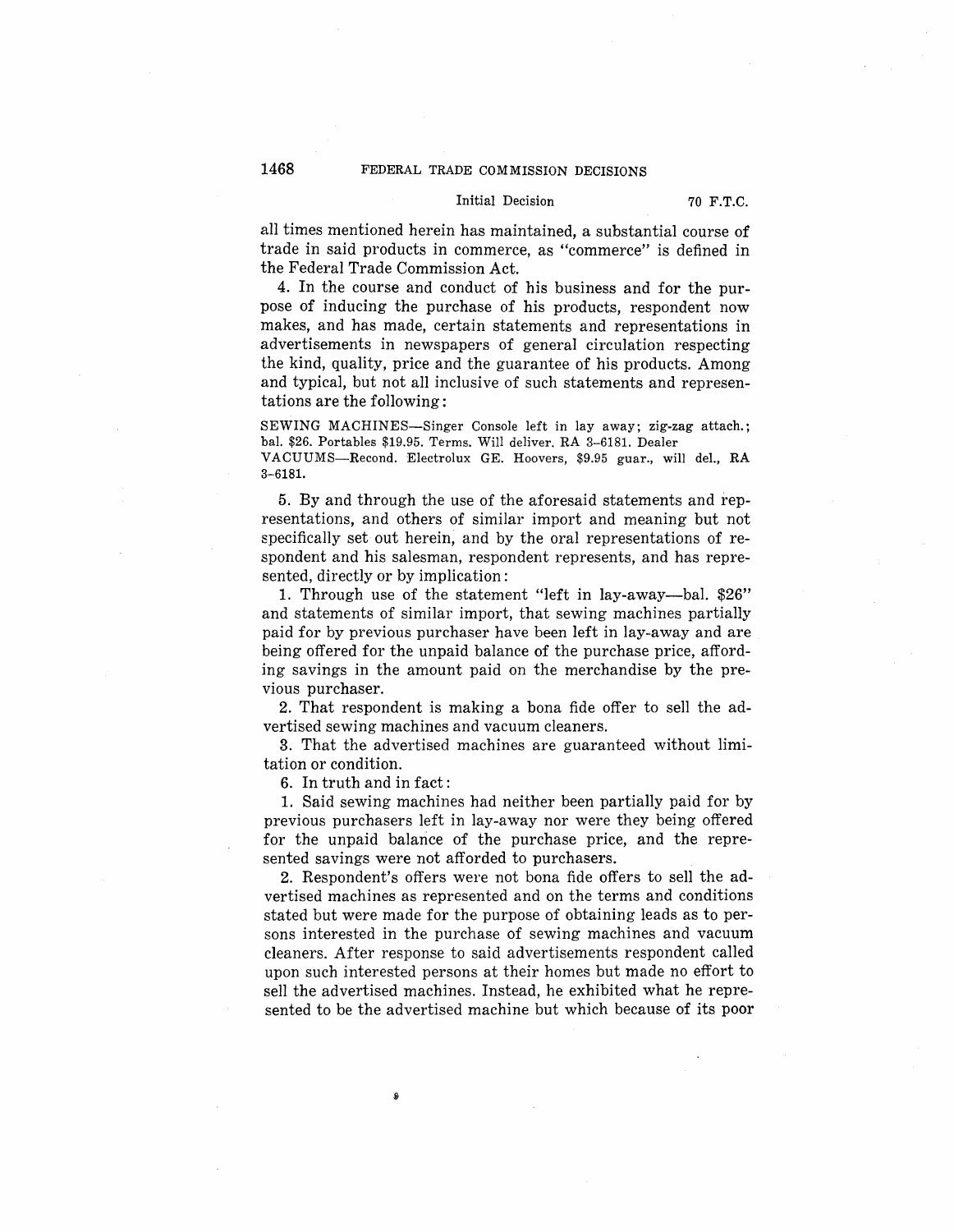## 1463 Initial Decision

appearance and condition was on sight rejected by the prospective purchaser. Concurrently respondent presented a new or reconditioned high priced machine whose superior appearance and condition by comparison disparaged and demeaned the advertised product; besides he used other tactics to discourage the purchase of the advertised machine, and attempted to sell and often did sell, the higher priced machine.

3. Said advertised machines are not guaranteed without limitation or condition. Such guarantee as may be furnished in connection therewith is subject to numerous terms, conditions, and limitations not disclosed in said advertisements.

Therefore, the statements and representations referred to in Paragraph 4 and 5 hereof were, and are, false, misleading and deceptive.

7. In the course and conduct of his business, and at all times mentioned herein, respondent has been in substantial competition, in commerce, with corporations, firms and individuals in the sale of sewing machines and vacuum cleaners of the same general kind and nature as those sold by respondent.

8. The use by the respondent of the aforesaid false, misleading and deceptive statements, representations and practices has had, and now has, the capacity and tendency to mislead members of the purchasing public into the erroneous and mistaken belief that said statements and representations were and are true and into the purchase of substantial quantities of respondent's products by reason of said erroneous and mistaken belief.

#### **CONCLUSIONS**

The aforesaid acts and practices of respondent, as herein set forth, were and are all to the prejudice and injury of the public and of respondent's competitors, and constituted, and now constitute, unfair methods of competition in commerce and unfair and deceptive acts and practices in commerce, in violation of Section 5 of the Federal Trade Commission Act.

#### **ORDER**

*It* is *ordered,* That respondent James R. Boarman, an individual doing business as R & B Sewing Machine & Vacuum Cleaner Co. and R & B Sewing Machine Co., or under any other name or names, and respondent's agents, representatives and employees, directly or through any corporate or other device, in connection with the advertising, offering for sale, sale or distribution of sew-